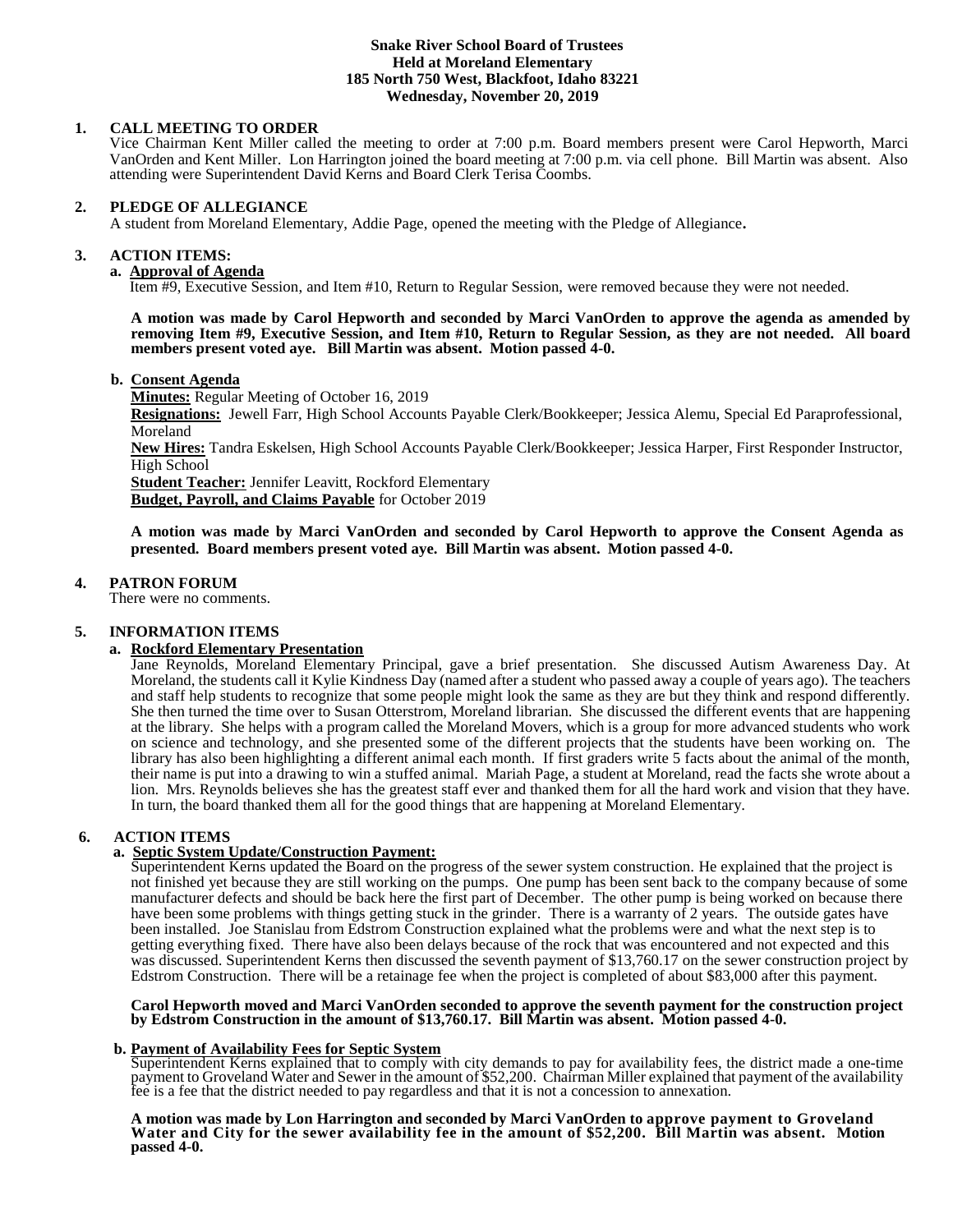#### **c. Superintendent Search Process Discussion/Action Regarding Superintendent Search**

A call was made to Misty Swanson at the ISBA Office in Boise who continued discussions with the board about the superintendent search. The timeline of the superintendent search was discussed and assignments were made. Please see attached timeline.

## **d. Emergency School Closure**

On October 29, 2019, an emergency closure of all the schools in the district was called because of adverse weather conditions. A Certificate of Closure was sent to the state. A makeup day is not needed.

**A motion was made by Carol Hepworth and seconded by Lon Harrington to approve the Emergency Closures of all the Snake River District schools on October 29, 2019 because of adverse weather conditions. All board members present voted aye. Bill Martin was absent. Motion passed 4-0.**

# **7. INFORMATION ITEMS**

# **a. Ski Club Proposal**

Joseph Hansen has been working on his senior project that consists of forming a Ski Club at Snake River High School and would like permission from the board to be able to start this club. He explained that he would like to go to Pebble Creek and then Pomerelle. Lift tickets, ski rentals (if the user needs them), and transportation fees will be split up between those in the club and there will need to be a fee hearing to approve a Ski Club fee. Warren Collins will be the volunteer advisor. The district office will send fee hearing forms over to Joseph to fill out that need to be returned by December 2<sup>nd</sup>. Joseph will contact Sherrye Saxton, Transportation Supervisor, to discuss transportation options. A fee hearing will be done at the next board meeting in December.

# **b. ISBA Conference Report/Board Training**

Kent, Marci, Lon, and Superintendent Kerns attended the ISBA Conference in Coeur d'Alene last week and reported on the conference. Superintendent Kerns passed out awards that were received at the Conference. He also did a short training on the new executive session rule, email and texting, and the website.

# **Upcoming Events:**

- **1. November 21st there will be no school for grades K-6 for Teacher In-service**
- **2. Thanksgiving Break will be November 27th through December 2nd**
- **3. Building Christmas Programs will be in December**
- **4. Next Board Meeting will be December 18th at Snake River Jr. High at 7 p.m.**

### **8. ACTION ITEMS—POLICY READINGS SECOND READINGS:**

**Policy 6447, "English Learners Programs"** With the passage of Every Student Succeeds Act in 2015, new terminology and requirements for screening and exiting students from English Learner programs have been adopted by the State Department of Education (SDE). The SDE has adopted several mini-manuals that describe standard screening and exiting procedures, as required by ESSA. This policy is updated to reflect current standards and requirements.

**Policy 6774, "Special Education for Exceptional Children."** This policy has been updated with the new policy manual references.

**Policy 8230, "Fund Raising Projects"** This policy is updated. A sentence has been added about non-school groups, clubs, or organizations which was amended by the board to read, All non-school groups, clubs or organizations may not sell or hold fundraiser projects, advertise or sell items such as raffle tickets, food, commodities, etc., at school activities unless approved in accordance with Policy 4110.

**Marci VanOrden moved and Carol Hepworth seconded to approve the second readings of Policy 6447, "English Learners Programs;" Policy 6774, Special Education for Exceptional Children;" and Policy 8230, "Fund Raising Projects." All board members present voted aye. Bill Martin was absent. Motion passed 4-0.**

# **FIRST READINGS:**

**Policy 8160, "Placement of Secondary Students at Independence High School"** The regulations governing placement of secondary students at an alternative school were updated in 2017. This policy is updated to reflect the current state of the law. Discussion held and a couple of minor changes were made.

**Policy 8655, "Student Surveys and Medical Exams"** This policy and form are updated to include additional language in the definition of "eligible student." Discussion held, no further changes were made.

**Carol Hepworth moved and Marci VanOrden seconded to approve the first readings of Policy 8160, "Placement of Secondary Students at Independence High School" and Policy 8655, "Student Surveys and Medical Exams;" All board members present voted aye. Bill Martin was absent. Motion passed 4-0.**